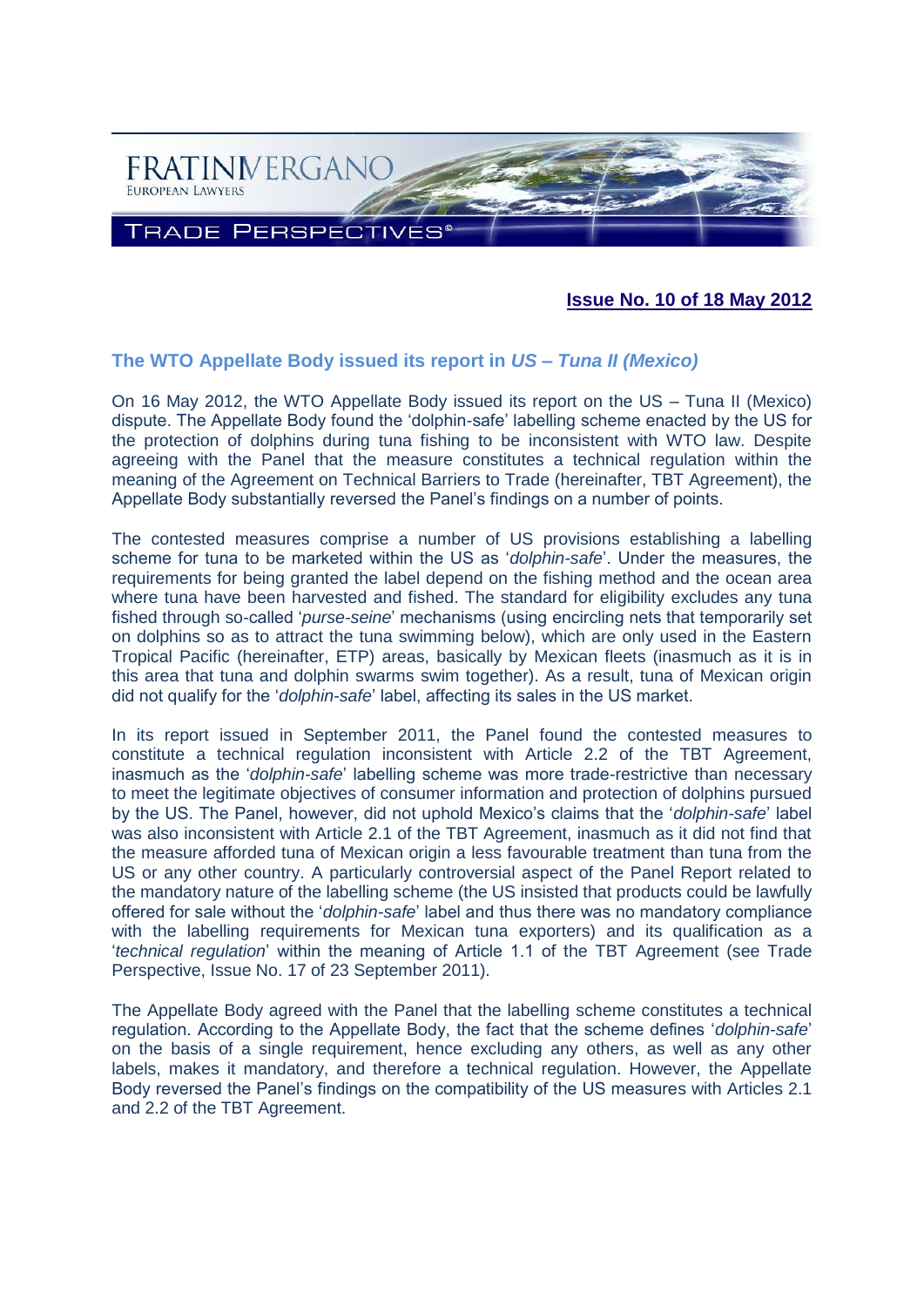In particular, the Appellate Body found that the labelling scheme accords less favourable treatment to Mexican tuna, in violation of Article 2.1 of the TBT Agreement. According to the Appellate Body, the fact that most of the tuna from Mexico is not eligible for the label, while that from the US is, represents a modification of the conditions of competition that is detrimental to Mexican products, which is not justified by any legitimate regulatory requirement. Indeed, the fact that only *purse-seine* fished tuna is excluded from eligibility for the label is deemed insufficient for the purposes of addressing harm done to dolphins by fleets operating other methods outside the ETP. The Appellate Body also disagreed with the Panel in respect of its finding under Article 2.2 of the TBT Agreement. It considered the alternative measures offered by Mexico unfit for the purposes of the pursued objectives, insofar as the level of protection achieved would be inferior to that actually achieved by the labelling scheme under dispute. Finally, the Appellate Body examined the US measures under Article 2.4 of the TBT Agreement, which requires that technical regulations be based on relevant international standards. Mexico claimed that the US had violated this provision inasmuch as its measures were more trade-restrictive than the standard set by the Agreement on the International Dolphin Conservation Program (hereinafter, AIDCP). The Appellate Body agreed with the Panel that the '*dolphin-safe*' labelling scheme did not violate Article 2.4 of the TBT Agreement, albeit on different grounds. According to the Appellate Body, two requirements need to be complied with for a '*standardisation body*' to enact '*relevant international standards*' within the meaning of Article 2.4 of the TBT Agreement, namely that (i) the body in question has recognised activities in standardisation; and (ii) its membership is open to at least all WTO Members. The Appellate Body found the AIDCP not to comply with the latter requirement, insofar as accession thereto is conditional upon invitation from a member.

The fact that the labelling scheme has been considered a '*technical regulation*', in spite of unlabelled tuna still being imported and marketed within the US, is of great relevance. Because the scheme is designed in a manner that precludes any other requirements to be satisfied for tuna to be '*dolphin-safe*', the measure is essentially regulating the definition of '*dolphin-safe*' in a binding fashion, and therefore constitutes a mandatory technical regulation. This determination has opened the door to a very broad interpretation of the term '*mandatory*', embracing the widest range of voluntary schemes with stringent requirements, compliance with which is still not requested for offering the product for sale, and is likely to have repercussions in other areas, ranging from sustainability standards to consumer labels. Companies affected by strict requirements applied by third countries through voluntary schemes are hence strongly advised to take this development into account. Finally, the Appellate Body's finding on what constitutes a '*relevant international standard*' for the purposes of the TBT Agreement is also of great relevance. A number of international and regional instruments may be found not to comply with the requirements set by the Appellate Body, so that technical regulations based on internationally-agreed standards are not necessarily shielded from possible inconsistency with the TBT Agreement.

#### **The US could face a WTO challenge concerning subsidies affecting Caribbean rum**

The Governments of the Caribbean Community (hereinafter, Caricom) have reportedly voiced their concerns to the US in relation to allegedly WTO-inconsistent subsidies granted by Puerto Rico and the United States' Virgin Islands (hereinafter, USVI) to rum producers established in these two territories. The complainants claim that these subsidies are being granted through funds that these territories receive from the US.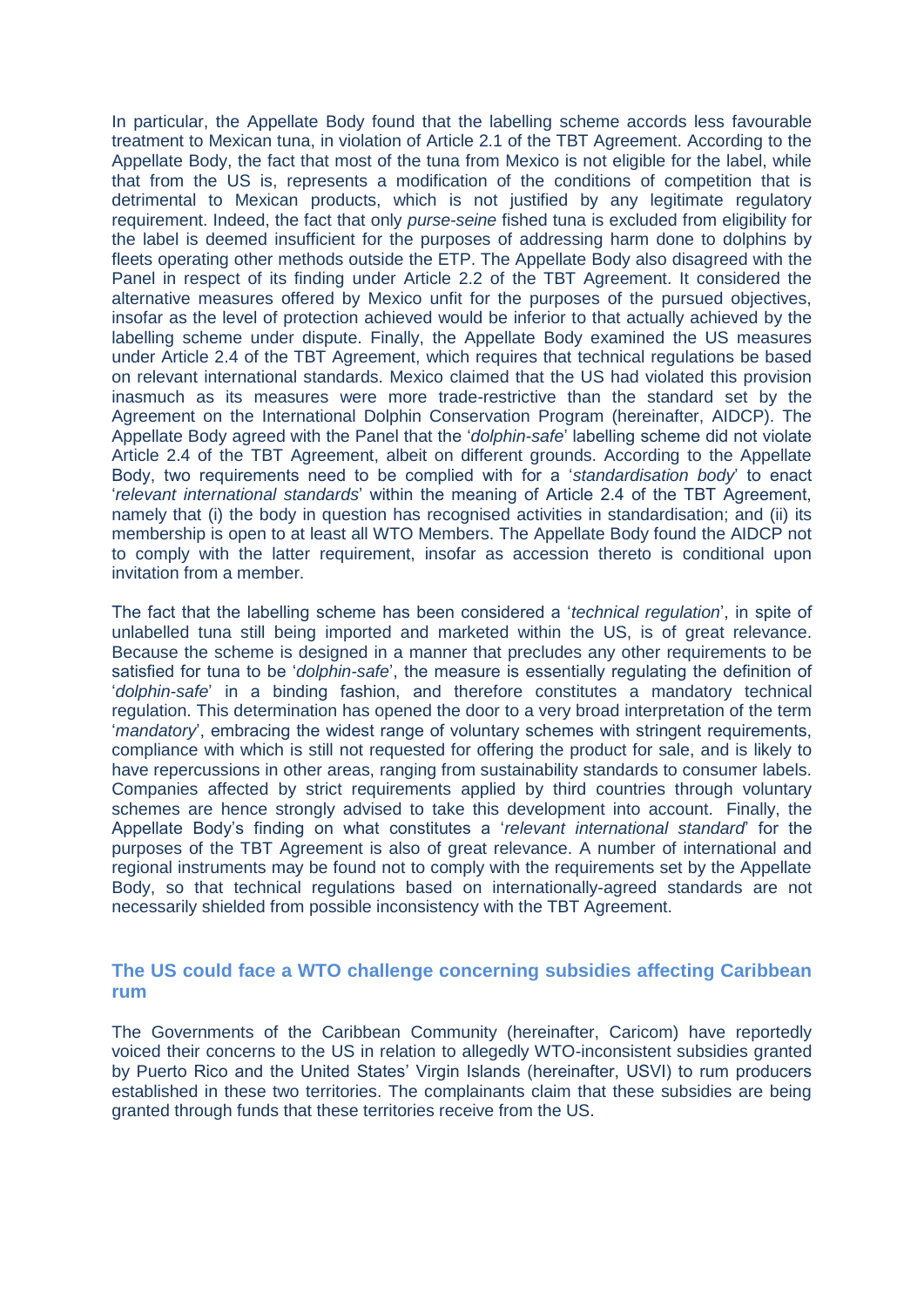In particular, concerns relate to the US '*cover-over*' programme, where the US transfers 98% of the revenues collected on excise taxes imposed on rum sold in the US market to the Governments of Puerto Rico and the USVI. The precise share allocated to Puerto Rico and to the USVI is roughly based on the relative market share of rum produced in each territory, with respective floors being established in the text of the programme. The US '*cover-over*' programme does not provide any limitation as to how these two territories are to spend the transferred revenues. Until 2008, these funds were used for infrastructural development and welfare programmes by the Governments of the two territories. However, both territories are now said to be using some of these funds to finance activities aimed at the promotion and assistance of the local rum industry, to the detriment of rum producers established in Caricom countries.

Although the exact amount of the revenues spent on the promotion of the rum industry remains unclear, it has been reported that Puerto Rico spends around 6% of the funds it receives from the '*cover-over*' programme in the promotion of rums in general, and the remaining 94% in general outlays that rum producers could still benefit from to some extent. As for the USVI, the Public Finance Authority (hereinafter, VIPFA) issues tax-exempt bonds (often referred to as '*rum-tax bonds*') that are used to finance public infrastructure, such as roads, some of which are almost exclusively used by the rum industry. The first bond, issued in 2008, was used to enter into an agreement with the rum producer Diageo, under which Diageo was not only to begin operations in the USVI, but also to remain there for a minimum period of 30 years. Successive bonds were issued so as to confer Diageo a grant aimed at, *inter alia*, the acquisition, construction, development and equipping of a rum production and maturation warehouse facility. The VIPFA reportedly has entered into similar arrangements with rum maker Cruzan.

The subsidies granted by the USVI and Puerto Rico through the funds received under the '*cover-over*' programme appear to bear relevance *vis-à-vis* the US obligations under the WTO system. This issue is particularly complicated by the fact that, from a trade perspective, the status of Puerto Rico and the USVI *vis-à-vis* the US obligations to the WTO is not straightforward. Possible profiles of WTO inconsistency could relate to the characterisation of such measures as domestic subsidisation of agricultural products, and as providing discriminatory taxation within the US market. In particular, to the extent that these measures are being granted to '*domestic*' agricultural producers and constitute harmful subsidies falling within the category of '*amber box*' domestic support, they may be considered inconsistent with the US commitments under the WTO Agreement on Agriculture (hereinafter, AoA) in two ways: (i) they may lead the US to exceed the capped level of domestic support it has committed to, as expressed in its Schedule of Commitments; and (ii) they may violate the US commitments concerning export subsidisation of agricultural products, inasmuch as rum producers are able to use the funds to support their exports of rum to third countries. As a matter of fact, it has been reported that subsidised firms received funds amounting to a quantity that exceeds the US capacity of absorption of rum products. In addition, the nondiscrimination obligations under Articles I and III of the General Agreement on Tariffs and Trade (hereinafter, the GATT) may also be of relevance. Under these provisions, respectively, the US is prevented from applying discriminatory fiscal treatment to imported products *vis-à-vis* foreign products or domestic products within its market. However, Article III:8 of the GATT expressly excludes from this obligation subsidies granted to '*domestic producers*', including payments derived from the proceeds of internal taxes.

Developments of the aforementioned situation, should it escalate to full-fledged WTO dispute settlement, are likely to shed additional light on the WTO-consistency of subsidies granted to agricultural products, as well as on the application of the non-discrimination requirements to fiscal incentives.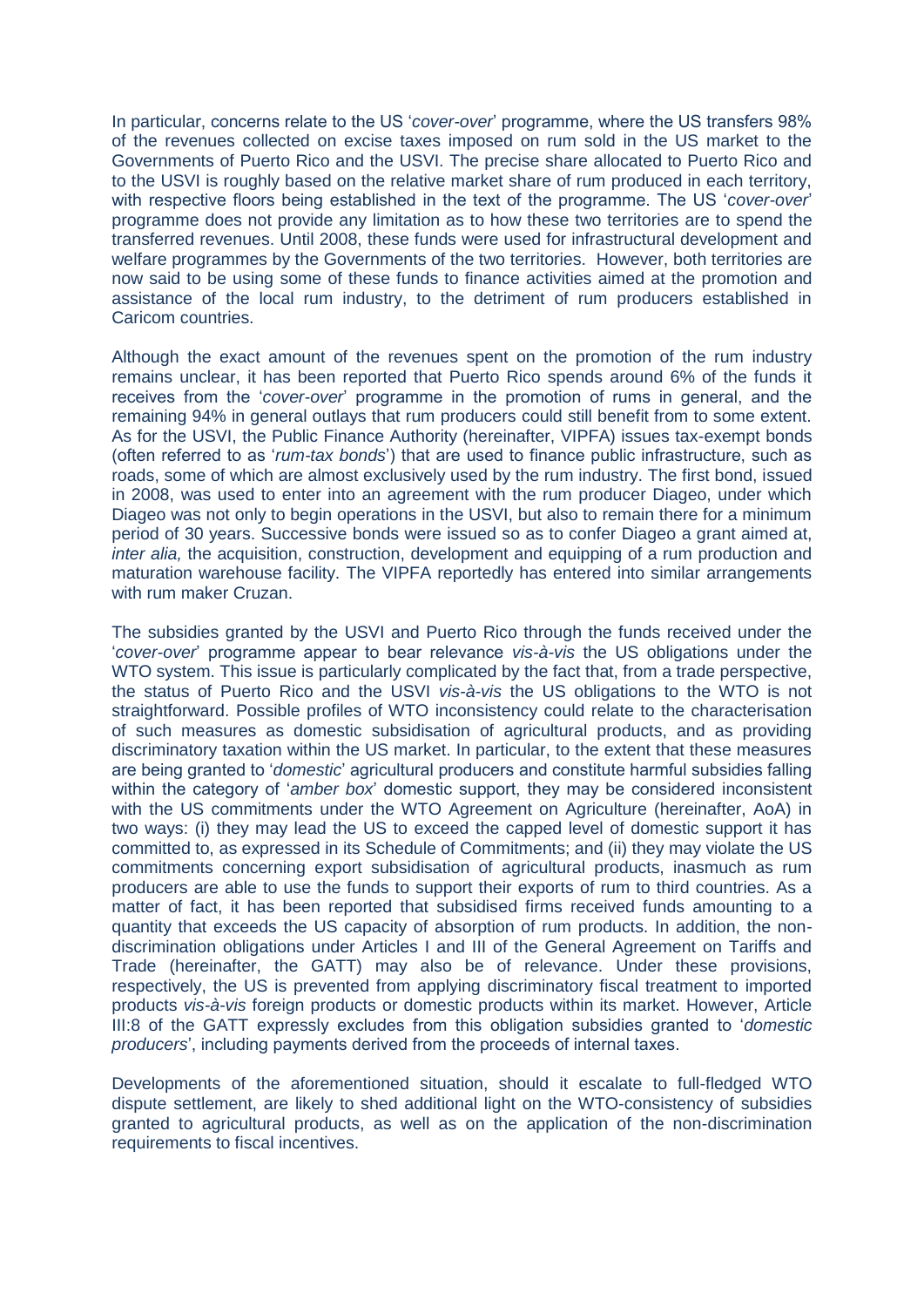#### **Progress achieved in the formation of a WTO-attached International Services Agreement**

The value of world trade in services has more than doubled in the past decade, and continues to grow at a much higher rate than trade in goods. That being said, barriers to services trade remain fairly high, particularly in Brazil, Russia, India, China and South Africa (BRICS) and other developing countries. With the impasse in WTO services negotiations within the framework of the Doha Round of multilateral trade negotiations, the idea of moving the trade agenda forward in services through plurilateral discussions on an International Services Agreement (hereinafter, ISA) was recently met with enthusiasm. The '*Really Good Friends of Services*' (hereinafter, RGFS), which includes, among others, the EU, NAFTA countries, Australia, Japan, Norway and Switzerland, have been meeting since January 2012 to discuss the formation of an ISA to increase trade in services and negotiate which provisions should be included in any proposed agreement.

The development of an ISA would be the result of the RGFS agreeing on expanding services market access and developing new, internationally agreed rules and standards affecting trade in services. The overwhelming consensus appears to rest in linking an ISA to the WTO, whether as a part of the WTO framework, which requires that the ISA be approved by three-fourths of WTO Members pursuant to Article IX(3) of the Marrakesh Agreement Establishing the WTO (hereinafter, Marrakesh Agreement), or through Article V of the General Agreement on Trade in Services (hereinafter, GATS). As an approval of any proposed ISA under the threshold established by Article IX(3) of the Marrakesh Agreement appears unlikely, the RGFS are considering approving an ISA under Article V of the GATS. This appears possible, provided that the ISA meets the conditions specified therein, including that it must have '*substantial sector coverage*' and eliminate '*substantially all discrimination*', either at entry into force or on the basis of a reasonable time-frame between signatory parties. Incorporating the ISA under the WTO would allow the parties to utilise the WTO dispute settlement mechanism for resolving disagreements arising from the obligations under the ISA.

For business, the most important aspect of any proposed ISA relates to the scope of obligations included in this services agreement. To achieve substantial liberalisation of trade in services, any ISA should be really ambitious in coverage and in the level of commitments undertaken. For this to happen, it has been recommended that the parties apply a negative list approach for scheduling commitments. This would require trade negotiators and business groups to review all services sectors and identify which measures, sectors and/or modes of delivery should be placed in their country's list of exceptions. Next, discussions are taking place on whether to extend the ISA's MFN benefits to all WTO Members, or only to ISA signatories. The US and Australia propose that conditional MFN be applied only for members to the ISA, which would prevent '*free-riders'* (*e.g.*, Brazil, India and China) from benefitting without undertaking commitments. Third, it is suggested that the ISA further liberalise rules for the temporary movement of workers under Mode 4 of the GATS. Proposals for the liberalisation of Mode 4 include providing greater access for highly skilled and semi-skilled personnel. In addition, recommendations could be made for renegotiating 4 GATS disciplines within the ISA to include firmer language in relation to: (1) government procurement of services; (2) mutual recognition of professional qualifications; (3) competition policy; and (4) oversight of domestic consumer protection regulations to ensure that they do not create barriers to foreign suppliers. To that end, a '*necessity*' test, as found under Articles VI:4 and XIV of the GATS, Article XX of the GATT and Article VI:4 of the Disciplines on Domestic Regulation in the Accountancy Sector, could be included in the ISA to provide potential foreign suppliers with additional protection. Liberalisation of government procurement in services and strengthened competition policies in the generally protective and frequently monopolised fields of telecommunications, utilities and health care, would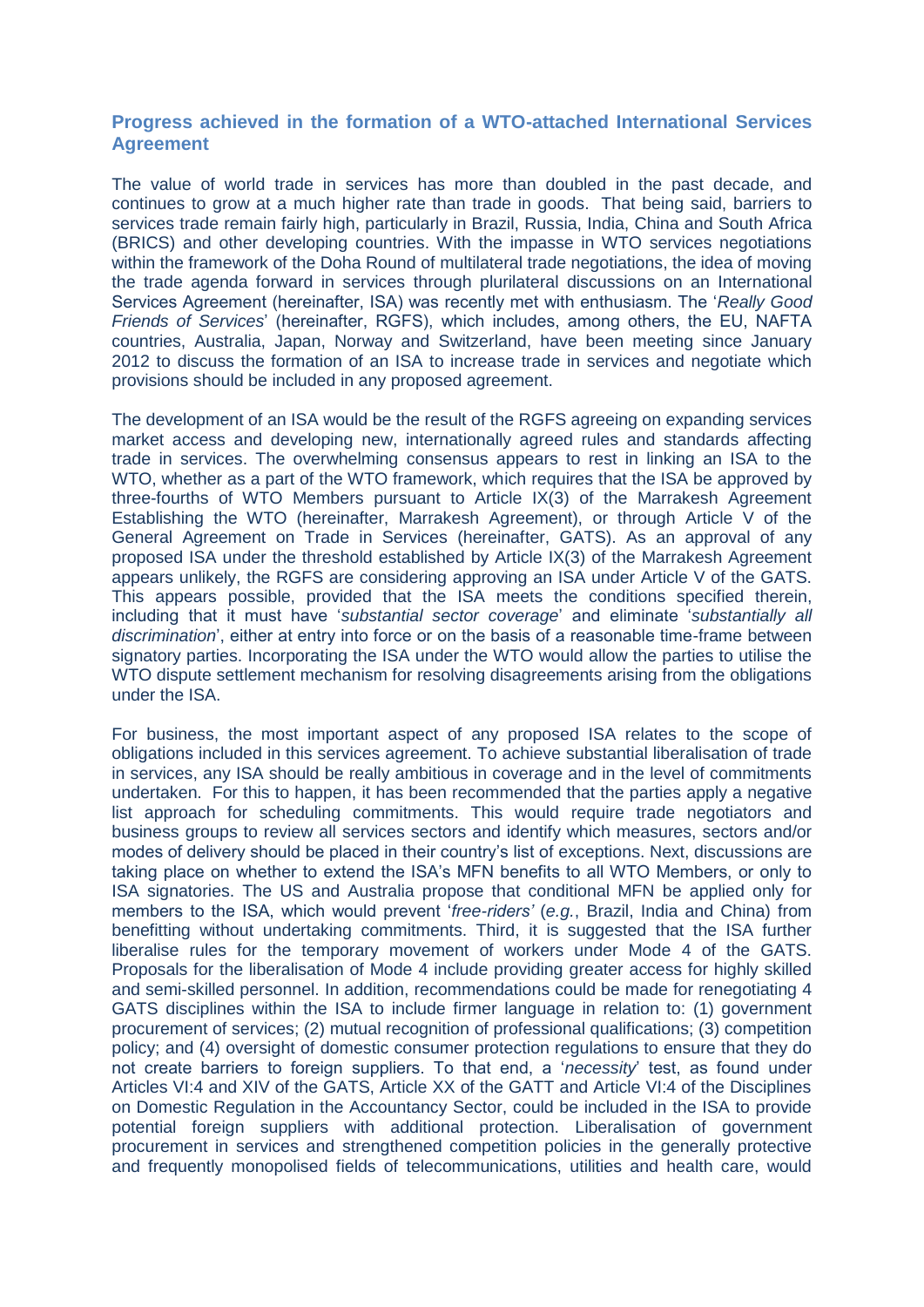result in significantly increased business and investment opportunities for EU companies worldwide.

Services continue to be the most dynamic aspect of world trade. With services exports between the RGFS already amounting to approximately USD 1.3 trillion annually, the adoption of an ISA could significantly further business opportunities and services exports. As the leading services exporter and largest services economy accounting for almost 25% of world trade in services, the EU and EU businesses should play a leading role in these negotiations. EU service providers should be active in voicing their opinions and concerns relating to services and the proposed ISA. Businesses interested in securing greater access to global markets, especially in the telecommunications, financial services, postal services, distribution, maritime transport, tourism, professional services and construction services fields should closely monitor these plurilateral negotiations, including statements made by the EU Commission relating to the ISA.

#### **UNCTAD urges African nations to shift towards organic farming products - Opportunities for organic farming products in the EU**

The Second African Organic Conference, organised by the United Nations Conference on Trade and Development (hereinafter, UNCTAD), the African Union, the International Federation of Organic Agriculture Movements (hereinafter, IFOAM), the Food and Agriculture Organisation of the United Nations (hereinafter, FAO), the Zambian Ministry of Agriculture and Livestock, the Organic Producers and Processors Association of Zambia and Grow Organic Africa, was held in Zambia from 2 to 4 May 2012, with the theme of *'mainstreaming organic agriculture into the African development agenda'* aimed at developing an African Organic Action Plan to stimulate expansion of the organic farming sector, modernise certification and organic equivalency systems to enhance trade in organic goods, and expand Africa's market for organic produce.

In the European Union, organic production is defined in *Council Regulation (EC) No. 834/2007 on organic production and labelling of organic products* as an overall system of farm management and food production that combines best environmental practices, a high level of biodiversity, the preservation of natural resources, the application of high animal welfare standards and a production method in line with the preference of many consumers for products produced using natural substances and processes. Therefore, the organic production method plays a dual societal role: on the one hand, it provides for a specific market responding to a consumer demand for organic products; and, on the other hand, it delivers public goods contributing to the protection of the environment, animal welfare and rural development.

Basically, organic agriculture does not permit the use of artificial fertilisers or other chemicals, and preserves and enhances the soil, a fact which is of crucial importance in Africa where land degradation and desertification are of serious concern. At the conference, UNCTAD affirmed that it strongly supports the increasing use of organic farming practices on the continent as it was reported that Africa has more than one million hectares of arable land currently being used for organic farming and 530,000 certified organic farmers, with Ethiopia and Uganda each having more than 100,000 certified farms while Tanzania has about 85,000 (*i.e.*, Africa already has more certified organic farms than any other continent). It was also stressed that organic agriculture must be included in the list of current African development priorities, paying particular attention to the existing reality of capacity constraints and other challenges faced by African countries. Together with IFOAM, FAO and the United Nations Environment Programme (UNEP), UNCTAD has worked in the past on reducing technical barriers to trade in organic produce by facilitating harmonisation and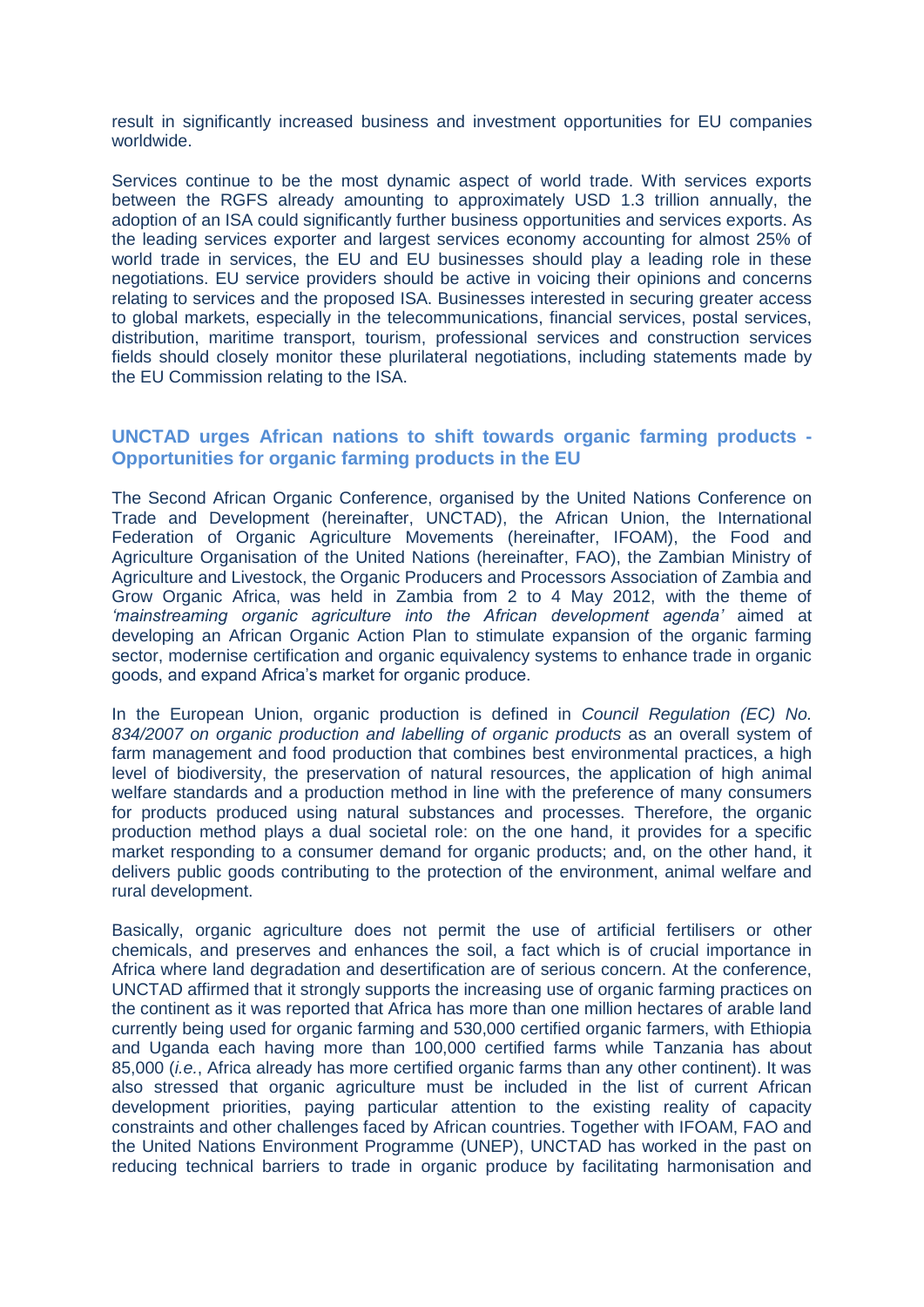mutual recognition of organic standards, which culminated in 2007 in the *East African Organic Products Standard* based on organic standards in place in the region, as well as the *IFOAM Basic Standards* and the *Codex Alimentarius guidelines for the production, processing, labelling and marketing of organically produced foods.*

The question now is what opportunities are available to African organic farming products in the EU. There are, in general, two regulatory schemes established for exporting organic farming products to the EU under *Council Regulation (EC) No. 834/2007 on organic production and labelling of organic products* and its implementing *Commission Regulations (EC) No. 889/2008 and 1235/2007*: 1) Imports of organic products from a third country recognised as equivalent; and 2) Imports of organic products certified as organic by a certifier that is recognised by the EU Commission as a control authority or control body competent for the task of ensuring controls and certification in third countries concerned.

For the first option, the EU maintains a list of third countries recognised by the EU Commission as having production standards and control arrangements, which are equivalent to those established in EU legislation. Annex III of *Regulation (EC) No. 1235/2008 laying down detailed rules for implementation of Council Regulation (EC) No. 834/2007 as regards the arrangements of organic products from third countries* lists as *'equivalent third countries'* one African country (*i.e.*, Tunisia), as well as Argentina, Australia, Canada, Costa Rica, India, Israel, Japan, New Zealand, Switzerland, and since 1 June 2012 the US (See Trade Perspectives, Issue No. 4 of 25 February 2012). As to the second option, certain agricultural products imported from third countries are currently marketed in the EU pursuant to Article 19 of *Commission Regulation (EC) No. 1235/2008*, whereby organic products can be exported to the EU when they are certified as organic by a certifier that is recognised by the EU Commission. On 6 December 2011, the EU Commission adopted the *Implementing Regulation (EU) No. 1267/2011 amending Regulation (EC) No. 1235/2008 laying down detailed rules for the arrangements for imports of organic products from third countries*, which includes the list of certification bodies operating in third countries, including certification bodies in certain African nations, such as Egypt, Ghana, Madagascar and Uganda.

The legal framework for exporting organic farming products to the EU is there. A key requirement for purposes of enhancing exports of African organic products to the EU is the establishment of equivalent standards and control measures on organic production. The harmonisation of African organic standards with the *Codex Alimentarius guidelines for the production, processing, labelling and marketing of organically produced foods* by means of initiatives like the *East African Organic Products Standard* has been an important step. Equivalence in the application of production standards with the organic production methods permitted in the EU must be verified through on-the-spot missions. The two regulatory options for permitting the export of organic farming products to the EU (*i.e.*, recognition as an equivalent third country after following the respective procedure or export of products to the EU certified as organic by a certifier that is recognised by the EU Commission) are already used for, *inter alia,* exporting organic coffee from Uganda or organic cactus fruit and dates from Tunisia, but more opportunities exist for African products.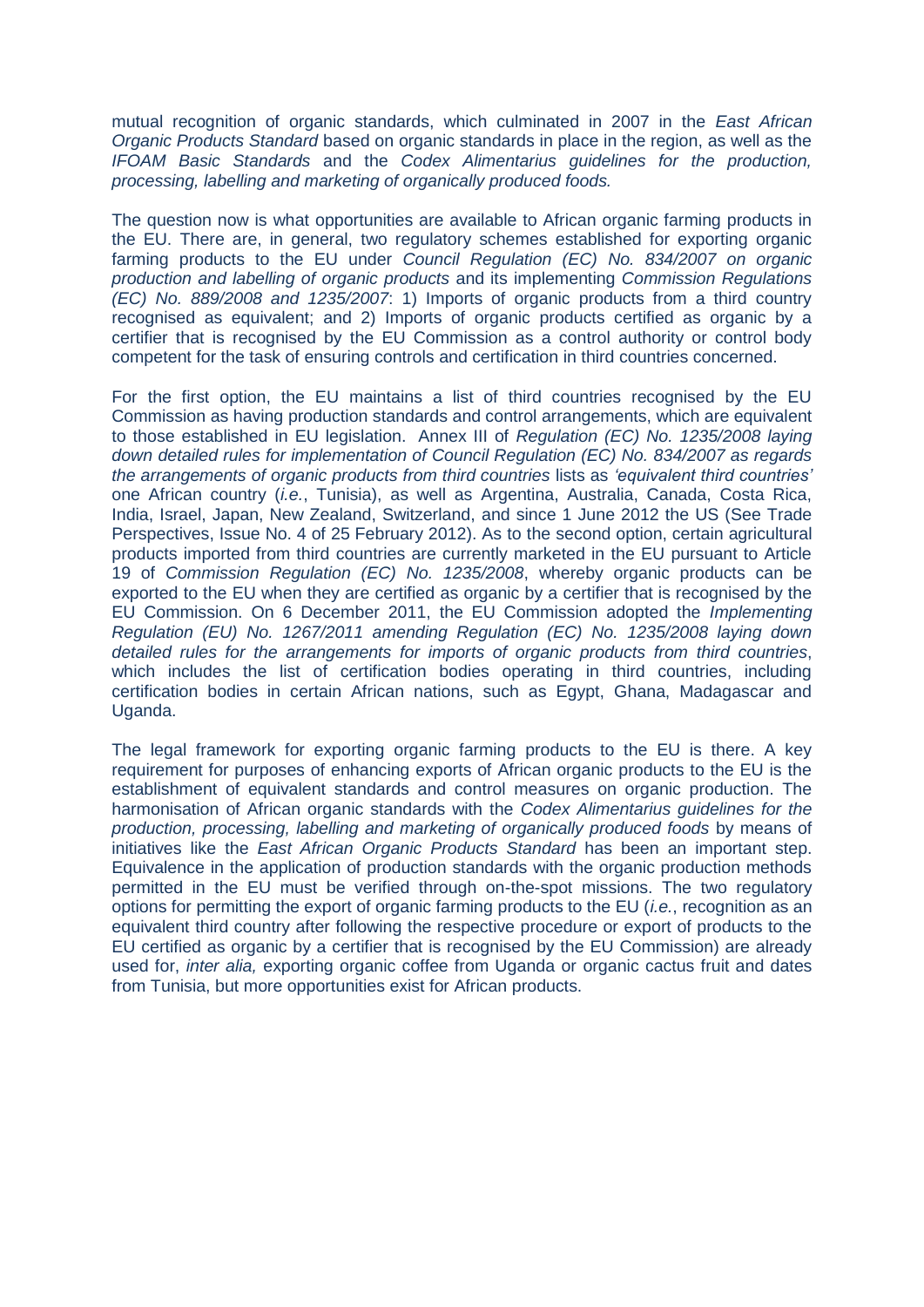# **Recently Adopted EU Legislation**

#### **Market Access**

- *[Commission Implementing Regulation \(EU\) No. 394/2012 of 8 May 2012 fixing](http://eur-lex.europa.eu/LexUriServ/LexUriServ.do?uri=OJ:L:2012:123:0030:0031:EN:PDF)  [the quantitative limit for exports of out-of-quota sugar and isoglucose until the](http://eur-lex.europa.eu/LexUriServ/LexUriServ.do?uri=OJ:L:2012:123:0030:0031:EN:PDF)  [end of the 2012/2013 marketing year](http://eur-lex.europa.eu/LexUriServ/LexUriServ.do?uri=OJ:L:2012:123:0030:0031:EN:PDF)*
- *[Commission Implementing Regulation \(EU\) No. 395/2012 of 8 May 2012](http://eur-lex.europa.eu/LexUriServ/LexUriServ.do?uri=OJ:L:2012:123:0032:0032:EN:PDF)  [opening a tariff quota for certain quantities of industrial sugar for the](http://eur-lex.europa.eu/LexUriServ/LexUriServ.do?uri=OJ:L:2012:123:0032:0032:EN:PDF)  [2012/2013 marketing year](http://eur-lex.europa.eu/LexUriServ/LexUriServ.do?uri=OJ:L:2012:123:0032:0032:EN:PDF)*
- *[Commission Implementing Regulation \(EU\) No. 393/2012 of 7 May 2012](http://eur-lex.europa.eu/LexUriServ/LexUriServ.do?uri=OJ:L:2012:123:0027:0029:EN:PDF)  [amending Annex I to Regulation \(EC\) No. 798/2008 as regards the entry for](http://eur-lex.europa.eu/LexUriServ/LexUriServ.do?uri=OJ:L:2012:123:0027:0029:EN:PDF)  [Thailand in the lists of third countries or parts thereof from which poultry and](http://eur-lex.europa.eu/LexUriServ/LexUriServ.do?uri=OJ:L:2012:123:0027:0029:EN:PDF)  [poultry products may be imported into and transit through the Union](http://eur-lex.europa.eu/LexUriServ/LexUriServ.do?uri=OJ:L:2012:123:0027:0029:EN:PDF)*
- *[Commission Implementing Decision of 7 May 2012 amending Decisions](http://eur-lex.europa.eu/LexUriServ/LexUriServ.do?uri=OJ:L:2012:123:0042:0043:EN:PDF)  [2005/692/EC, 2005/734/EC, 2007/25/EC and 2009/494/EC as regards avian](http://eur-lex.europa.eu/LexUriServ/LexUriServ.do?uri=OJ:L:2012:123:0042:0043:EN:PDF)  [influenza \(notified under document C\(2012\) 2947\)](http://eur-lex.europa.eu/LexUriServ/LexUriServ.do?uri=OJ:L:2012:123:0042:0043:EN:PDF)*
- *[Commission Implementing Regulation \(EU\)](http://eur-lex.europa.eu/LexUriServ/LexUriServ.do?uri=OJ:L:2012:130:0001:0013:EN:PDF) No. 418/2012 of 16 May 2012 [amending Regulation \(EC\) No. 376/2008 as regards licence obligations for](http://eur-lex.europa.eu/LexUriServ/LexUriServ.do?uri=OJ:L:2012:130:0001:0013:EN:PDF)  [certain agricultural products, and amending Regulation \(EC\) No. 1342/2003 as](http://eur-lex.europa.eu/LexUriServ/LexUriServ.do?uri=OJ:L:2012:130:0001:0013:EN:PDF)  [regards the transfer of rights deriving from licences for cereals and rice](http://eur-lex.europa.eu/LexUriServ/LexUriServ.do?uri=OJ:L:2012:130:0001:0013:EN:PDF)  [imported under tariff quotas](http://eur-lex.europa.eu/LexUriServ/LexUriServ.do?uri=OJ:L:2012:130:0001:0013:EN:PDF)*

## **Trade Remedies**

- *[Case C-338/10: Judgment of the Court \(Third Chamber\) of 22 March 2012](http://eur-lex.europa.eu/LexUriServ/LexUriServ.do?uri=OJ:C:2012:133:0005:0006:EN:PDF)  [\(reference for a preliminary ruling from the Finanzgericht Hamburg —](http://eur-lex.europa.eu/LexUriServ/LexUriServ.do?uri=OJ:C:2012:133:0005:0006:EN:PDF) Germany) — [Grünwald Logistik Service GmbH \(GLS\) v Hauptzollamt](http://eur-lex.europa.eu/LexUriServ/LexUriServ.do?uri=OJ:C:2012:133:0005:0006:EN:PDF)  Hamburg-Stadt (Dumping — [Anti-dumping duty imposed on imports of certain](http://eur-lex.europa.eu/LexUriServ/LexUriServ.do?uri=OJ:C:2012:133:0005:0006:EN:PDF)  [prepared or preserved citrus fruits originating in China —](http://eur-lex.europa.eu/LexUriServ/LexUriServ.do?uri=OJ:C:2012:133:0005:0006:EN:PDF) Regulation (EC) No 1355/2008 — Validity — [Regulation \(EC\) No 384/96 —](http://eur-lex.europa.eu/LexUriServ/LexUriServ.do?uri=OJ:C:2012:133:0005:0006:EN:PDF) Article 2(7)(a) — [Determination of normal value —](http://eur-lex.europa.eu/LexUriServ/LexUriServ.do?uri=OJ:C:2012:133:0005:0006:EN:PDF) Non-market economy country — [Commission's obligation to take due care to determine normal value on the](http://eur-lex.europa.eu/LexUriServ/LexUriServ.do?uri=OJ:C:2012:133:0005:0006:EN:PDF)  [basis of the price or constructed value in a market economy third country\)](http://eur-lex.europa.eu/LexUriServ/LexUriServ.do?uri=OJ:C:2012:133:0005:0006:EN:PDF)*
- *[Case T-113/06: Judgment of the General Court of 21 March 2012 —](http://eur-lex.europa.eu/LexUriServ/LexUriServ.do?uri=OJ:C:2012:133:0021:0022:EN:PDF) Marine [Harvest Norway and Alsaker Fjordbruk v Council \(Dumping —](http://eur-lex.europa.eu/LexUriServ/LexUriServ.do?uri=OJ:C:2012:133:0021:0022:EN:PDF) Imports of salmon originating in Norway — [Definition of the Community industry —](http://eur-lex.europa.eu/LexUriServ/LexUriServ.do?uri=OJ:C:2012:133:0021:0022:EN:PDF) Like product — [Composition of the sample of Community producers\)](http://eur-lex.europa.eu/LexUriServ/LexUriServ.do?uri=OJ:C:2012:133:0021:0022:EN:PDF)*
- *[Case T-115/06: Judgment of the General Court of 21 March 2012 —](http://eur-lex.europa.eu/LexUriServ/LexUriServ.do?uri=OJ:C:2012:133:0022:0022:EN:PDF) Fiskeri [og Havbruksnæringens Landsforening and Others v Council \(Dumping —](http://eur-lex.europa.eu/LexUriServ/LexUriServ.do?uri=OJ:C:2012:133:0022:0022:EN:PDF) [Imports of salmon originating in Norway —](http://eur-lex.europa.eu/LexUriServ/LexUriServ.do?uri=OJ:C:2012:133:0022:0022:EN:PDF) Lesser duty rule — Calculation of [minimum import prices and fixed duties\)](http://eur-lex.europa.eu/LexUriServ/LexUriServ.do?uri=OJ:C:2012:133:0022:0022:EN:PDF)*
- *[Commission Decision of 7 May 2012 terminating the anti-dumping proceeding](http://eur-lex.europa.eu/LexUriServ/LexUriServ.do?uri=OJ:L:2012:121:0036:0037:EN:PDF)  [concerning imports of certain seamless pipes and tubes of iron or steel,](http://eur-lex.europa.eu/LexUriServ/LexUriServ.do?uri=OJ:L:2012:121:0036:0037:EN:PDF)  [excluding seamless pipes and tubes of stainless steel, originating in Belarus](http://eur-lex.europa.eu/LexUriServ/LexUriServ.do?uri=OJ:L:2012:121:0036:0037:EN:PDF)*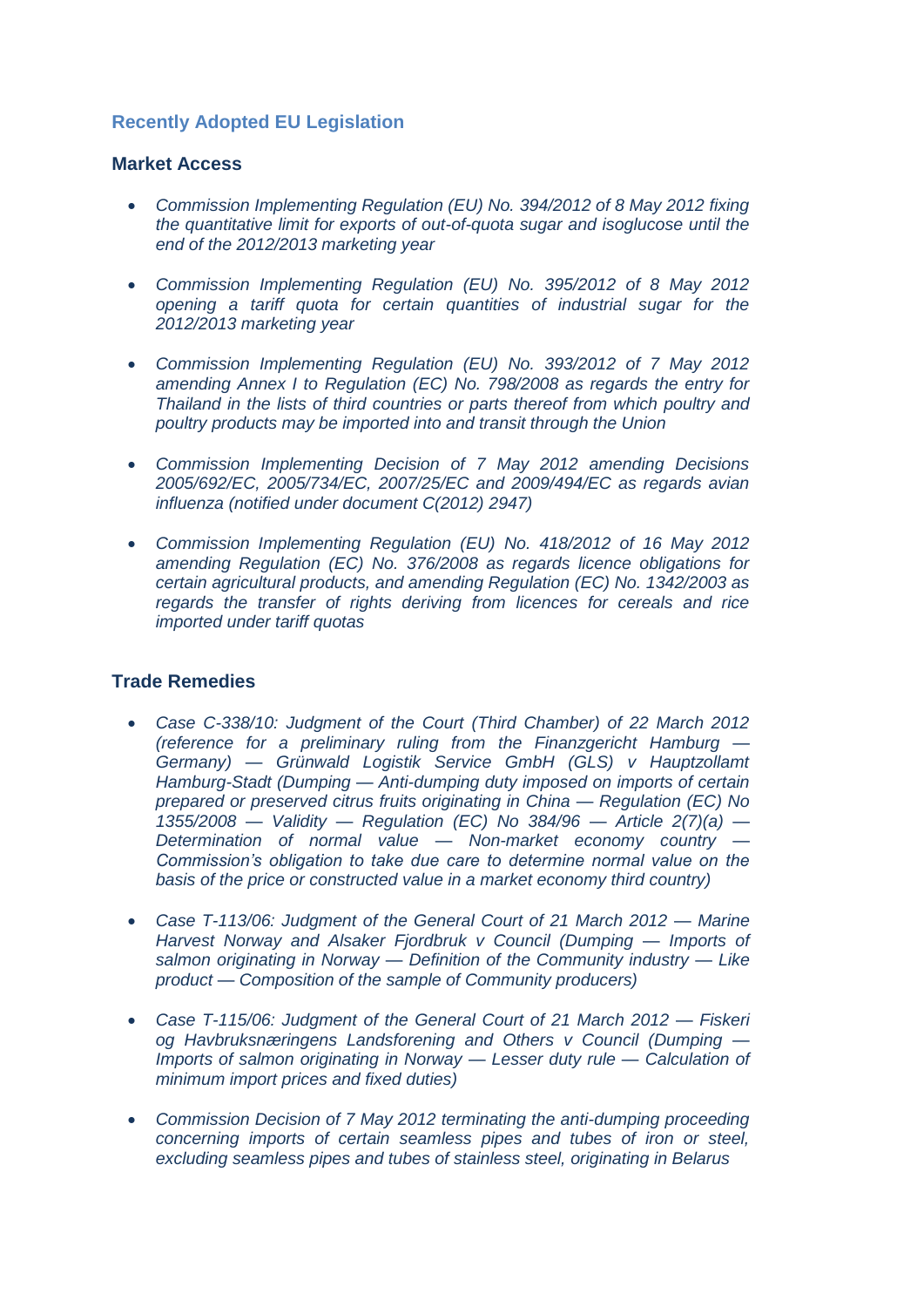- *[Notice of the impending expiry of certain anti-dumping measures](http://eur-lex.europa.eu/LexUriServ/LexUriServ.do?uri=OJ:C:2012:135:0020:0020:EN:PDF)*
- *[Council Implementing Regulation \(EU\) No. 398/2012 of 7 May 2012 amending](http://eur-lex.europa.eu/LexUriServ/LexUriServ.do?uri=OJ:L:2012:124:0001:0010:EN:PDF)  [Implementing Regulation \(EU\) No. 492/2010 imposing a definitive anti](http://eur-lex.europa.eu/LexUriServ/LexUriServ.do?uri=OJ:L:2012:124:0001:0010:EN:PDF)[dumping duty on imports of sodium cyclamate originating in, inter alia, the](http://eur-lex.europa.eu/LexUriServ/LexUriServ.do?uri=OJ:L:2012:124:0001:0010:EN:PDF)  [People's Republic of China](http://eur-lex.europa.eu/LexUriServ/LexUriServ.do?uri=OJ:L:2012:124:0001:0010:EN:PDF)*
- *[Commission Regulation \(EU\) No. 402/2012 of 10 May 2012 imposing a](http://eur-lex.europa.eu/LexUriServ/LexUriServ.do?uri=OJ:L:2012:124:0017:0031:EN:PDF)  [provisional anti-dumping duty on imports of aluminium radiators originating in](http://eur-lex.europa.eu/LexUriServ/LexUriServ.do?uri=OJ:L:2012:124:0017:0031:EN:PDF)  [the People's Republic of China](http://eur-lex.europa.eu/LexUriServ/LexUriServ.do?uri=OJ:L:2012:124:0017:0031:EN:PDF)*

#### **Customs Law**

- *[Council Regulation \(EU\) No. 389/2012 of 2 May 2012 on administrative](http://eur-lex.europa.eu/LexUriServ/LexUriServ.do?uri=OJ:L:2012:121:0001:0015:EN:PDF) [cooperation in the field of excise duties and repealing Regulation \(EC\) No.](http://eur-lex.europa.eu/LexUriServ/LexUriServ.do?uri=OJ:L:2012:121:0001:0015:EN:PDF)  [2073/2004](http://eur-lex.europa.eu/LexUriServ/LexUriServ.do?uri=OJ:L:2012:121:0001:0015:EN:PDF)*
- *[Commission Implementing Regulation \(EU\) No. 399/2012 of 7 May 2012](http://eur-lex.europa.eu/LexUriServ/LexUriServ.do?uri=OJ:L:2012:124:0011:0012:EN:PDF)  [concerning the classification of certain goods in the Combined Nomenclature](http://eur-lex.europa.eu/LexUriServ/LexUriServ.do?uri=OJ:L:2012:124:0011:0012:EN:PDF)*
- *[Commission Implementing Regulation \(EU\) No. 400/2012 of 7 May 2012](http://eur-lex.europa.eu/LexUriServ/LexUriServ.do?uri=OJ:L:2012:124:0013:0014:EN:PDF)  [concerning the classification of certain goods in the Combined Nomenclature](http://eur-lex.europa.eu/LexUriServ/LexUriServ.do?uri=OJ:L:2012:124:0013:0014:EN:PDF)*
- *[Commission Implementing Regulation \(EU\) No. 401/2012 of 7 May 2012](http://eur-lex.europa.eu/LexUriServ/LexUriServ.do?uri=OJ:L:2012:124:0015:0016:EN:PDF)  [concerning the classification of certain goods in the Combined Nomenclature](http://eur-lex.europa.eu/LexUriServ/LexUriServ.do?uri=OJ:L:2012:124:0015:0016:EN:PDF)*
- *[Regulation \(EU\) No. 388/2012 of the European Parliament and of the Council](http://eur-lex.europa.eu/LexUriServ/LexUriServ.do?uri=OJ:L:2012:129:0012:0280:EN:PDF)  of 19 April 2012 amending [Council Regulation \(EC\) No.428/2009 setting up a](http://eur-lex.europa.eu/LexUriServ/LexUriServ.do?uri=OJ:L:2012:129:0012:0280:EN:PDF)  [Community regime for the control of exports, transfer, brokering and transit of](http://eur-lex.europa.eu/LexUriServ/LexUriServ.do?uri=OJ:L:2012:129:0012:0280:EN:PDF)  [dual-use items](http://eur-lex.europa.eu/LexUriServ/LexUriServ.do?uri=OJ:L:2012:129:0012:0280:EN:PDF)*

## **Food and Agricultural Law**

- *[Commission Implementing Decision of 8 May 2012 amending Decision](http://eur-lex.europa.eu/LexUriServ/LexUriServ.do?uri=OJ:L:2012:124:0039:0039:EN:PDF)  [2008/855/EC as regards animal health control measures relating to classical](http://eur-lex.europa.eu/LexUriServ/LexUriServ.do?uri=OJ:L:2012:124:0039:0039:EN:PDF)  [swine fever in Germany \(notified under document C\(2012\) 2992\)](http://eur-lex.europa.eu/LexUriServ/LexUriServ.do?uri=OJ:L:2012:124:0039:0039:EN:PDF)*
- *[Commission Implementing Regulation \(EU\) No. 390/2012 of 7 May 2012](http://eur-lex.europa.eu/LexUriServ/LexUriServ.do?uri=OJ:L:2012:121:0018:0018:EN:PDF)  [amending Regulation \(EC\) No. 318/2007 laying down animal health conditions](http://eur-lex.europa.eu/LexUriServ/LexUriServ.do?uri=OJ:L:2012:121:0018:0018:EN:PDF)  [for imports of certain birds into the Community and the quarantine conditions](http://eur-lex.europa.eu/LexUriServ/LexUriServ.do?uri=OJ:L:2012:121:0018:0018:EN:PDF)  [thereof](http://eur-lex.europa.eu/LexUriServ/LexUriServ.do?uri=OJ:L:2012:121:0018:0018:EN:PDF)*
- *[Commission Implementing Decision of 10](http://eur-lex.europa.eu/LexUriServ/LexUriServ.do?uri=OJ:L:2012:125:0051:0052:EN:PDF) May 2012 amending Annex II to [Council Directive 2004/68/EC as regards the basic general criteria for a](http://eur-lex.europa.eu/LexUriServ/LexUriServ.do?uri=OJ:L:2012:125:0051:0052:EN:PDF)  [territory to be considered free from bluetongue \(notified under document](http://eur-lex.europa.eu/LexUriServ/LexUriServ.do?uri=OJ:L:2012:125:0051:0052:EN:PDF)  [C\(2012\)](http://eur-lex.europa.eu/LexUriServ/LexUriServ.do?uri=OJ:L:2012:125:0051:0052:EN:PDF)*
- *Commission Decision of 10 [May 2012 concerning the non-inclusion of](http://eur-lex.europa.eu/LexUriServ/LexUriServ.do?uri=OJ:L:2012:125:0053:0053:EN:PDF)  [dichlorvos for product type 18 in Annex I, IA or IB to Directive 98/8/EC of the](http://eur-lex.europa.eu/LexUriServ/LexUriServ.do?uri=OJ:L:2012:125:0053:0053:EN:PDF)  [European Parliament and of the Council concerning the placing of biocidal](http://eur-lex.europa.eu/LexUriServ/LexUriServ.do?uri=OJ:L:2012:125:0053:0053:EN:PDF)  [products on the market \(notified under document C\(2012\) 3016\)](http://eur-lex.europa.eu/LexUriServ/LexUriServ.do?uri=OJ:L:2012:125:0053:0053:EN:PDF)*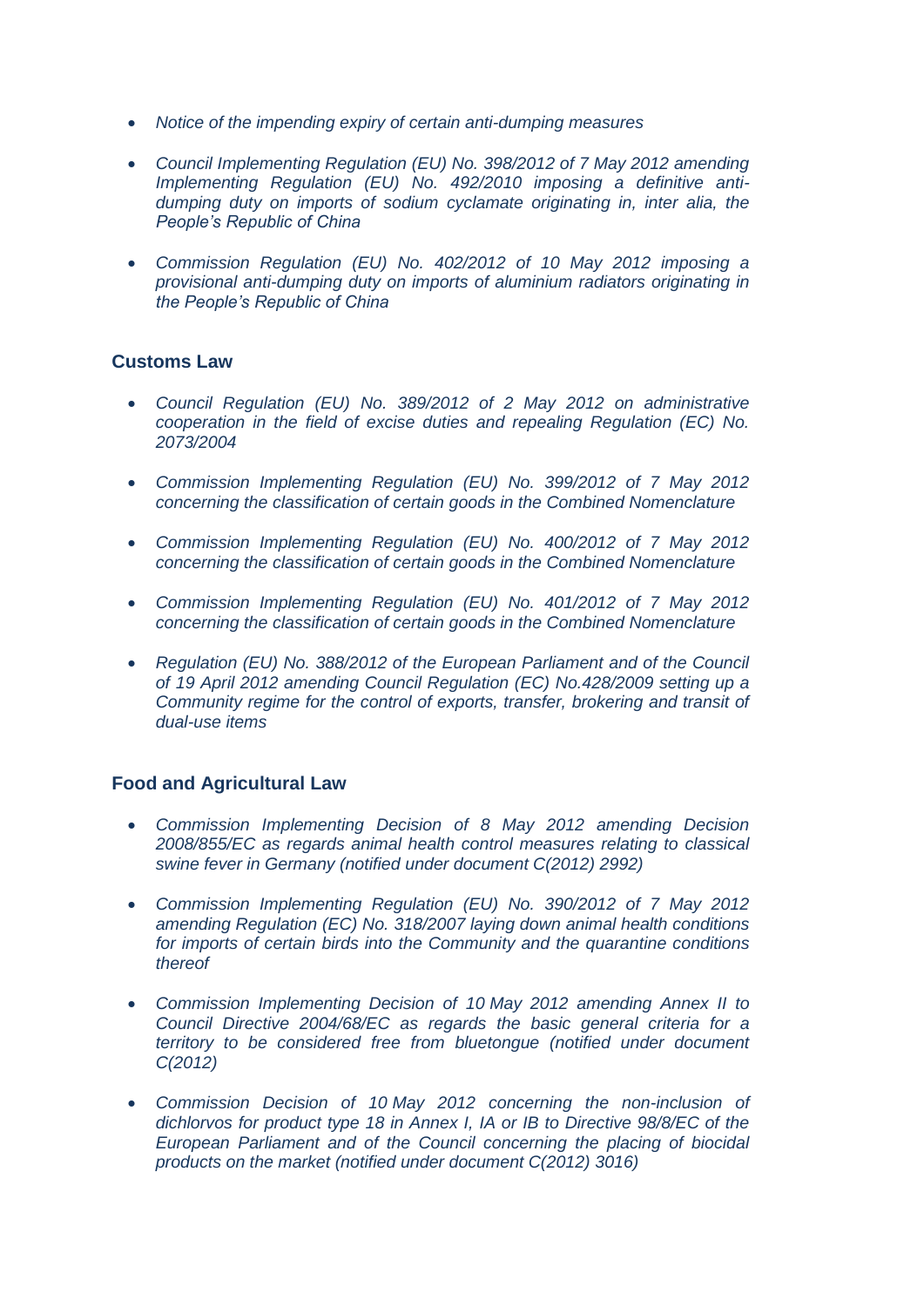- *[Commission Implementing Regulation \(EU\) No.](http://eur-lex.europa.eu/LexUriServ/LexUriServ.do?uri=OJ:L:2012:128:0004:0004:EN:PDF) 413/2012 of 15 May 2012 [amending Implementing Regulation \(EU\) No.](http://eur-lex.europa.eu/LexUriServ/LexUriServ.do?uri=OJ:L:2012:128:0004:0004:EN:PDF) 496/2011 as regards the [minimum content of sodium benzoate as](http://eur-lex.europa.eu/LexUriServ/LexUriServ.do?uri=OJ:L:2012:128:0004:0004:EN:PDF) a feed additive in feed for weaned [piglets](http://eur-lex.europa.eu/LexUriServ/LexUriServ.do?uri=OJ:L:2012:128:0004:0004:EN:PDF)*
- *[Commission Implementing Regulation \(EU\) No.](http://eur-lex.europa.eu/LexUriServ/LexUriServ.do?uri=OJ:L:2012:128:0005:0006:EN:PDF) 414/2012 of 15 May 2012 amending Regulation (EC) No. [554/2008 as regards the minimum content and](http://eur-lex.europa.eu/LexUriServ/LexUriServ.do?uri=OJ:L:2012:128:0005:0006:EN:PDF)  [the minimum recommended dose of an enzyme preparation of 6-phytase as a](http://eur-lex.europa.eu/LexUriServ/LexUriServ.do?uri=OJ:L:2012:128:0005:0006:EN:PDF)  [feed additive in feed for turkeys for fattening](http://eur-lex.europa.eu/LexUriServ/LexUriServ.do?uri=OJ:L:2012:128:0005:0006:EN:PDF)*

### **Trade-Related Intellectual Property Rights**

- *[Publication of an application pursuant to Article 6\(2\) of Council Regulation](http://eur-lex.europa.eu/LexUriServ/LexUriServ.do?uri=OJ:C:2012:136:0013:0015:EN:PDF)  [\(EC\) No, 510/2006 on the protection of geographical indications and](http://eur-lex.europa.eu/LexUriServ/LexUriServ.do?uri=OJ:C:2012:136:0013:0015:EN:PDF)  [designations of origin for agricultural products and foodstuffs](http://eur-lex.europa.eu/LexUriServ/LexUriServ.do?uri=OJ:C:2012:136:0013:0015:EN:PDF)*
- *[Publication of an amendment application pursuant to Article 6\(2\) of Council](http://eur-lex.europa.eu/LexUriServ/LexUriServ.do?uri=OJ:C:2012:136:0016:0020:EN:PDF)  [Regulation \(EC\) No. 510/2006 on the protection of geographical indications](http://eur-lex.europa.eu/LexUriServ/LexUriServ.do?uri=OJ:C:2012:136:0016:0020:EN:PDF)  [and designations of origin for agricultural products and foodstuffs](http://eur-lex.europa.eu/LexUriServ/LexUriServ.do?uri=OJ:C:2012:136:0016:0020:EN:PDF)*
- *Information notice — Public consultation — [Geographical indications from](http://eur-lex.europa.eu/LexUriServ/LexUriServ.do?uri=OJ:C:2012:136:0021:0022:EN:PDF)  [Switzerland and Liechtenstein](http://eur-lex.europa.eu/LexUriServ/LexUriServ.do?uri=OJ:C:2012:136:0021:0022:EN:PDF)*

#### **Other**

- *[Corrigendum to Commission Decision 2011/638/EU of 26 September 2011 on](http://eur-lex.europa.eu/LexUriServ/LexUriServ.do?uri=OJ:L:2012:120:0016:0016:EN:PDF)  [benchmarks to allocate greenhouse gas emission allowances free of](http://eur-lex.europa.eu/LexUriServ/LexUriServ.do?uri=OJ:L:2012:120:0016:0016:EN:PDF) charge to [aircraft operators pursuant to Article 3e of Directive 2003/87/EC of the](http://eur-lex.europa.eu/LexUriServ/LexUriServ.do?uri=OJ:L:2012:120:0016:0016:EN:PDF)  [European Parliament and of the Council \(OJ L 252, 28.9.2011\)](http://eur-lex.europa.eu/LexUriServ/LexUriServ.do?uri=OJ:L:2012:120:0016:0016:EN:PDF)*
- *[Commission Implementing Decision of 2 May 2012 amending Decision](http://eur-lex.europa.eu/LexUriServ/LexUriServ.do?uri=OJ:L:2012:121:0025:0035:EN:PDF)  [2011/207/EU establishing a specific control and inspection programme related](http://eur-lex.europa.eu/LexUriServ/LexUriServ.do?uri=OJ:L:2012:121:0025:0035:EN:PDF)  [to the recovery of bluefin tuna in the eastern Atlantic and the Mediterranean](http://eur-lex.europa.eu/LexUriServ/LexUriServ.do?uri=OJ:L:2012:121:0025:0035:EN:PDF)  [\(notified under document C\(2012\) 2800\)](http://eur-lex.europa.eu/LexUriServ/LexUriServ.do?uri=OJ:L:2012:121:0025:0035:EN:PDF)*
- *[Commission Delegated Regulation \(EU\) No. 392/2012 of 1 March 2012](http://eur-lex.europa.eu/LexUriServ/LexUriServ.do?uri=OJ:L:2012:123:0001:0026:EN:PDF)  [supplementing Directive 2010/30/EU of the European Parliament and of the](http://eur-lex.europa.eu/LexUriServ/LexUriServ.do?uri=OJ:L:2012:123:0001:0026:EN:PDF)  [Council with regard to energy labelling of household tumble driers](http://eur-lex.europa.eu/LexUriServ/LexUriServ.do?uri=OJ:L:2012:123:0001:0026:EN:PDF)*
- *[Commission Implementing Decision of 7 May 2012 concerning the](http://eur-lex.europa.eu/LexUriServ/LexUriServ.do?uri=OJ:L:2012:123:0044:0047:EN:PDF)  [determination of start-up and shut-down periods for the purposes of Directive](http://eur-lex.europa.eu/LexUriServ/LexUriServ.do?uri=OJ:L:2012:123:0044:0047:EN:PDF)  [2010/75/EU of the European Parliament and of the Council on industrial](http://eur-lex.europa.eu/LexUriServ/LexUriServ.do?uri=OJ:L:2012:123:0044:0047:EN:PDF)  [emissions \(notified under document C\(2012\) 2948\)](http://eur-lex.europa.eu/LexUriServ/LexUriServ.do?uri=OJ:L:2012:123:0044:0047:EN:PDF)*
- *[Corrigendum to Commission Delegated Regulation \(EU\) No. 392/2012 of 1](http://eur-lex.europa.eu/LexUriServ/LexUriServ.do?uri=OJ:L:2012:124:0056:0056:EN:PDF)  [March 2012 supplementing Directive 2010/30/EU of the European Parliament](http://eur-lex.europa.eu/LexUriServ/LexUriServ.do?uri=OJ:L:2012:124:0056:0056:EN:PDF)  [and of the Council with regard to energy labelling of household tumble driers](http://eur-lex.europa.eu/LexUriServ/LexUriServ.do?uri=OJ:L:2012:124:0056:0056:EN:PDF)  [\(OJ L 123, 9.5.2012\)](http://eur-lex.europa.eu/LexUriServ/LexUriServ.do?uri=OJ:L:2012:124:0056:0056:EN:PDF)*
- *[FLEGT voluntary partnership agreements European Parliament resolution of](http://eur-lex.europa.eu/LexUriServ/LexUriServ.do?uri=OJ:C:2012:136E:0016:0018:EN:PDF)  [19 January 2011 on FLEGT Voluntary Partnership Agreements](http://eur-lex.europa.eu/LexUriServ/LexUriServ.do?uri=OJ:C:2012:136E:0016:0018:EN:PDF)*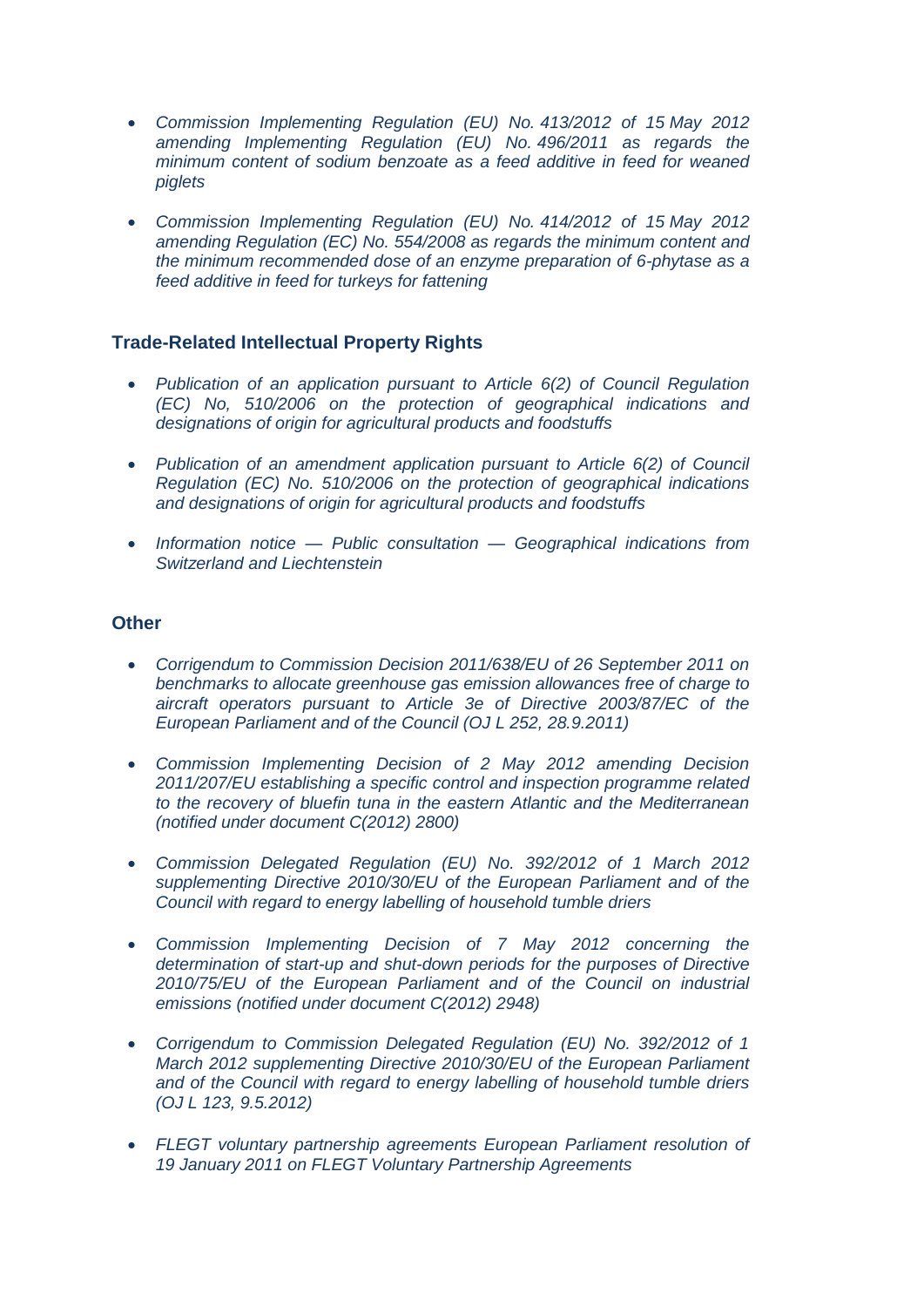- *[Interim Partnership Agreement between the EC and the Pacific States](http://eur-lex.europa.eu/LexUriServ/LexUriServ.do?uri=OJ:C:2012:136E:0019:0024:EN:PDF)  [European Parliament resolution of 19 January 2011 on the Interim Partnership](http://eur-lex.europa.eu/LexUriServ/LexUriServ.do?uri=OJ:C:2012:136E:0019:0024:EN:PDF)  [Agreement between the EC and the Pacific States](http://eur-lex.europa.eu/LexUriServ/LexUriServ.do?uri=OJ:C:2012:136E:0019:0024:EN:PDF)*
- *[An EU Strategy for the Black Sea European Parliament resolution of 20](http://eur-lex.europa.eu/LexUriServ/LexUriServ.do?uri=OJ:C:2012:136E:0081:0090:EN:PDF)  [January 2011 on an EU Strategy for the Black Sea \(2010/2087\(INI\)\)](http://eur-lex.europa.eu/LexUriServ/LexUriServ.do?uri=OJ:C:2012:136E:0081:0090:EN:PDF)*
- *[Protocol to the Euro-Mediterranean Agreement between the EC and Jordan,](http://eur-lex.europa.eu/LexUriServ/LexUriServ.do?uri=OJ:C:2012:136E:0105:0105:EN:PDF)  [to take account of the accession of Bulgaria and Romania to the EU –](http://eur-lex.europa.eu/LexUriServ/LexUriServ.do?uri=OJ:C:2012:136E:0105:0105:EN:PDF) [European Parliament legislative resolution of 18 January 2011 on the draft](http://eur-lex.europa.eu/LexUriServ/LexUriServ.do?uri=OJ:C:2012:136E:0105:0105:EN:PDF)  [Council decision on the conclusion of a Protocol to the Euro-Mediterranean](http://eur-lex.europa.eu/LexUriServ/LexUriServ.do?uri=OJ:C:2012:136E:0105:0105:EN:PDF)  [Agreement establishing an Association between the European Communities](http://eur-lex.europa.eu/LexUriServ/LexUriServ.do?uri=OJ:C:2012:136E:0105:0105:EN:PDF)  [and their Member States, of the one part, and the Hashemite Kingdom of](http://eur-lex.europa.eu/LexUriServ/LexUriServ.do?uri=OJ:C:2012:136E:0105:0105:EN:PDF)*  Jordan, of the other part, to take account of the accession of the Republic of *[Bulgaria and Romania to the European Union \(06903/2010 –](http://eur-lex.europa.eu/LexUriServ/LexUriServ.do?uri=OJ:C:2012:136E:0105:0105:EN:PDF) C7-0384/2010 – [2007/0231\(NLE\)\)](http://eur-lex.europa.eu/LexUriServ/LexUriServ.do?uri=OJ:C:2012:136E:0105:0105:EN:PDF)*
- *[EU-Cameroon forest law agreement –](http://eur-lex.europa.eu/LexUriServ/LexUriServ.do?uri=OJ:C:2012:136E:0109:0109:EN:PDF) European Parliament legislative [resolution of 19 January 2011 on the draft Council decision on the conclusion](http://eur-lex.europa.eu/LexUriServ/LexUriServ.do?uri=OJ:C:2012:136E:0109:0109:EN:PDF)  [of a Voluntary Partnership Agreement between the European Union and the](http://eur-lex.europa.eu/LexUriServ/LexUriServ.do?uri=OJ:C:2012:136E:0109:0109:EN:PDF)  [Republic of Cameroon on forest law enforcement, governance and trade in](http://eur-lex.europa.eu/LexUriServ/LexUriServ.do?uri=OJ:C:2012:136E:0109:0109:EN:PDF)  [timber and derived products to the European Union \(FLEGT\) \(12796/2010 –](http://eur-lex.europa.eu/LexUriServ/LexUriServ.do?uri=OJ:C:2012:136E:0109:0109:EN:PDF) C7-0339/2010 – [2010/0217\(NLE\)](http://eur-lex.europa.eu/LexUriServ/LexUriServ.do?uri=OJ:C:2012:136E:0109:0109:EN:PDF)*
- *[EU-Republic of Congo forest law agreement –](http://eur-lex.europa.eu/LexUriServ/LexUriServ.do?uri=OJ:C:2012:136E:0110:0110:EN:PDF) European Parliament legislative [resolution of 19 January 2011 on the draft Council decision on the conclusion](http://eur-lex.europa.eu/LexUriServ/LexUriServ.do?uri=OJ:C:2012:136E:0110:0110:EN:PDF)  [of a Voluntary Partnership Agreement between the European Union and the](http://eur-lex.europa.eu/LexUriServ/LexUriServ.do?uri=OJ:C:2012:136E:0110:0110:EN:PDF)  [Republic of the Congo on forest law enforcement, governance and trade in](http://eur-lex.europa.eu/LexUriServ/LexUriServ.do?uri=OJ:C:2012:136E:0110:0110:EN:PDF)  [timber and derived products to the European Union \(FLEGT\) \(10028/2010 –](http://eur-lex.europa.eu/LexUriServ/LexUriServ.do?uri=OJ:C:2012:136E:0110:0110:EN:PDF) C7-0170/2010 – [2010/0062\(NLE\)\)](http://eur-lex.europa.eu/LexUriServ/LexUriServ.do?uri=OJ:C:2012:136E:0110:0110:EN:PDF)*
- *[Commission Implementing Decision of 16 May 2012 amending Decision](http://eur-lex.europa.eu/LexUriServ/LexUriServ.do?uri=OJ:L:2012:130:0022:0023:EN:PDF)  [2008/589/EC establishing a specific control and inspection programme related](http://eur-lex.europa.eu/LexUriServ/LexUriServ.do?uri=OJ:L:2012:130:0022:0023:EN:PDF)  [to the cod stocks in the Baltic Sea](http://eur-lex.europa.eu/LexUriServ/LexUriServ.do?uri=OJ:L:2012:130:0022:0023:EN:PDF)*
- *[Commission Regulation \(EU\) No.](http://eur-lex.europa.eu/LexUriServ/LexUriServ.do?uri=OJ:L:2012:125:0025:0026:EN:PDF) 405/2012 of 4 May 2012 establishing a [prohibition of fishing for northern prawn in Norwegian waters south of 62° N by](http://eur-lex.europa.eu/LexUriServ/LexUriServ.do?uri=OJ:L:2012:125:0025:0026:EN:PDF)  [vessels flying the flag of Sweden](http://eur-lex.europa.eu/LexUriServ/LexUriServ.do?uri=OJ:L:2012:125:0025:0026:EN:PDF)*
- *[Commission Regulation \(EU\) No.](http://eur-lex.europa.eu/LexUriServ/LexUriServ.do?uri=OJ:L:2012:125:0027:0028:EN:PDF) 406/2012 of 4 May 2012 establishing a [prohibition of fishing for anglerfish in VIIIc, IX and X; EU waters of CECAF](http://eur-lex.europa.eu/LexUriServ/LexUriServ.do?uri=OJ:L:2012:125:0027:0028:EN:PDF)  [34.1.1 by vessels flying the flag of France](http://eur-lex.europa.eu/LexUriServ/LexUriServ.do?uri=OJ:L:2012:125:0027:0028:EN:PDF)*
- *[Commission Regulation \(EU\) No.](http://eur-lex.europa.eu/LexUriServ/LexUriServ.do?uri=OJ:L:2012:125:0029:0030:EN:PDF) 407/2012 of 4 May 2012 establishing a [prohibition of fishing for mackerel in VIIIc, IX and X; EU waters of CECAF](http://eur-lex.europa.eu/LexUriServ/LexUriServ.do?uri=OJ:L:2012:125:0029:0030:EN:PDF)  [34.1.1 by vessels flying the flag of Portugal](http://eur-lex.europa.eu/LexUriServ/LexUriServ.do?uri=OJ:L:2012:125:0029:0030:EN:PDF)*
- *[Notice concerning the provisional application of the Interim Agreement](http://eur-lex.europa.eu/LexUriServ/LexUriServ.do?uri=OJ:L:2012:125:0001:0001:EN:PDF)  [establishing a framework for an Economic Partnership Agreement](http://eur-lex.europa.eu/LexUriServ/LexUriServ.do?uri=OJ:L:2012:125:0001:0001:EN:PDF) between [the Eastern and Southern Africa States, on the one part, and the European](http://eur-lex.europa.eu/LexUriServ/LexUriServ.do?uri=OJ:L:2012:125:0001:0001:EN:PDF)  [Community and its Member States, on the other part](http://eur-lex.europa.eu/LexUriServ/LexUriServ.do?uri=OJ:L:2012:125:0001:0001:EN:PDF)*